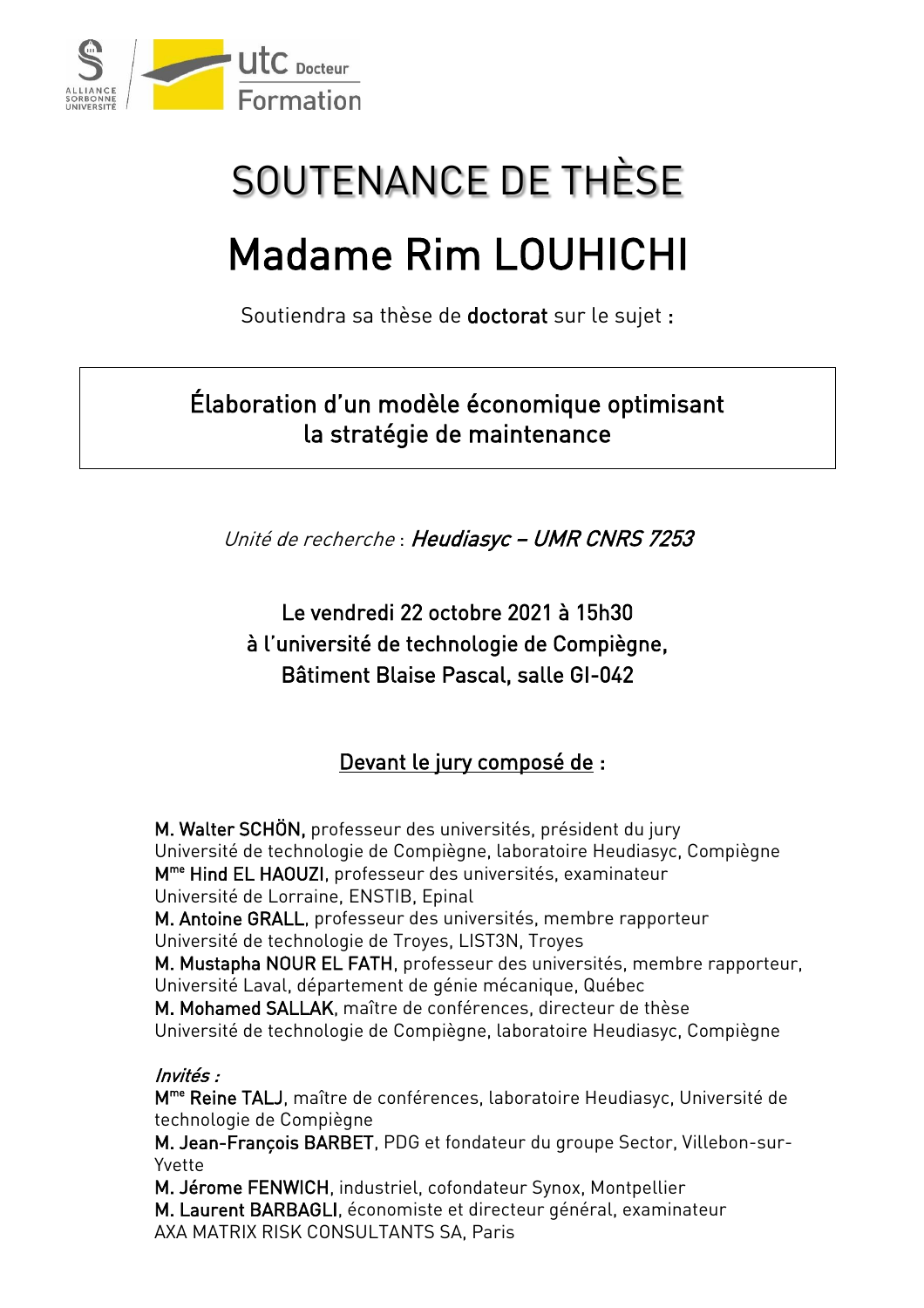## Elaboration of an economic model for decision aid optimizing the maintenance strategy of transport systems

#### Rim LOUHICHI

#### Mai 2018 - July 2021

#### Summary

The implementation of predictive maintenance is an important issue for industrial companies. First, this type of maintenance is very advantageous comparing to other types of maintenance such as corrective and preventive maintenance. In fact, corrective maintenance is expensive because it is only applied once the system fails. Preventive maintenance is performed on predetermined regular intervals of time which does not allow an optimisation of system exploitation and may not effectively prevent system from failure.

Predictive maintenance comes to overcome the drawbacks of corrective and preventive maintenance by making a failure prognosis to anticipate the failure of the system on the basis of interpreting real data coming from industrial connected sensors. This allows to avoid system failure and provide an optimal use of the system in the same time. The data coming from sensors are processed by computer to assess the health state of the system. One of the measures to assess the health state of the system is the remaining useful life.

The remaining useful life is a frequently used measure to perform failure prognosis on the system. It is defined as the expected length of time the system is likely to operate before it fails. The remaining useful life is an important functional aspect of an efficient prognosis and health monitoring in predictive maintenance as its prediction is necessary to verify if the mission goal can be accomplished in time and is important to help in online decision-making activities such as fault mitigation, mission re planning, etc.

Once the remaining useful life of the system is predicted in time, it remains a challenging task for experts to determine the optimal time for predictive maintenance that minimizes the total cost of maintenance. Therefore, we propose in this thesis an original methodology for maintenance strategy optimization;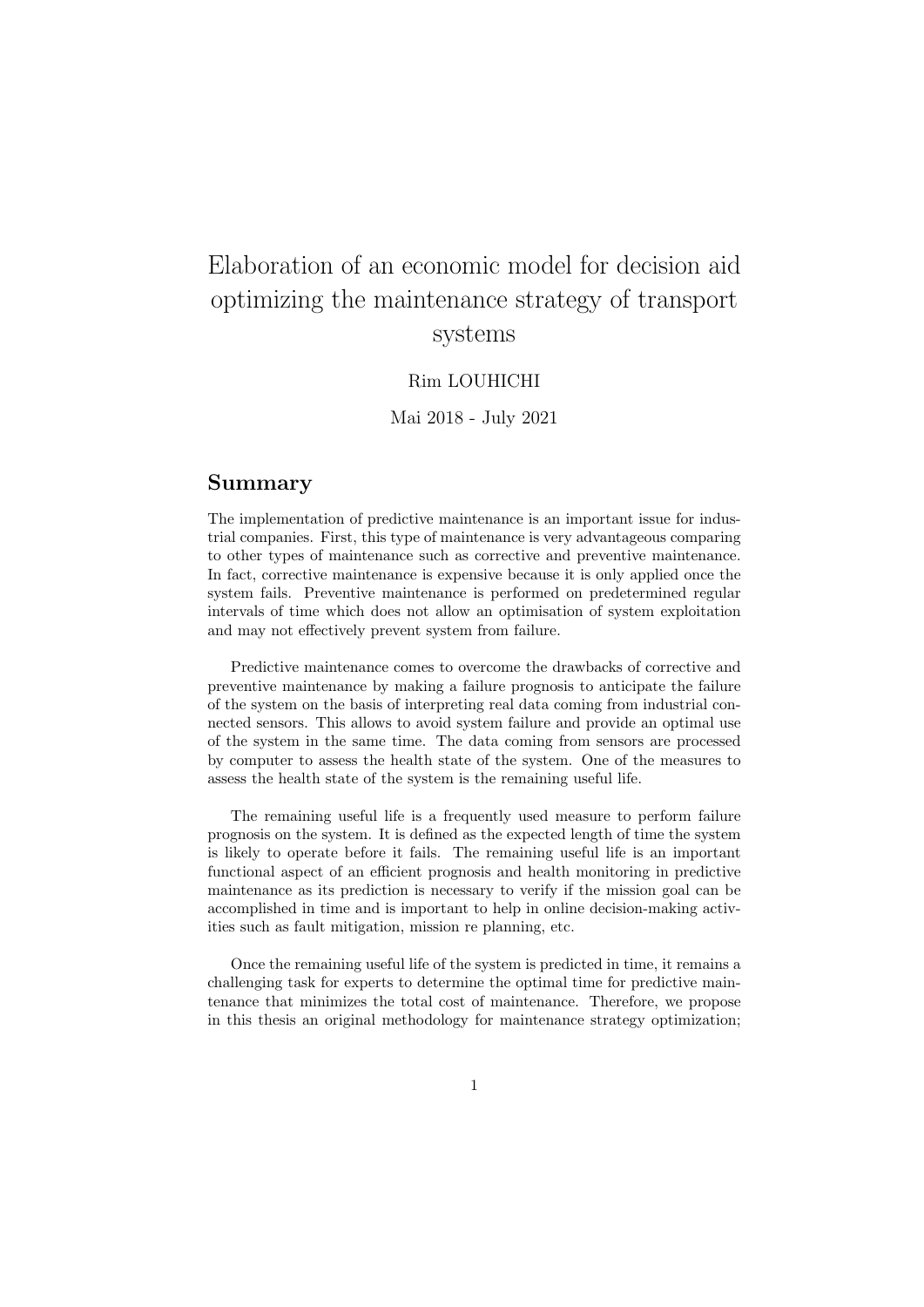the objective being to determine the optimal inspection interval and a remaining useful life threshold for predictive maintenance that minimizes a total cost function. This total cost function contains direct maintenance costs and indirect maintenance cots. The direct maintenance costs include the cost of inspection, the cost of corrective maintenance, the cost of predictive maintenance and the cost of system downtime due to maintenance. The indirect maintenance costs, on the other hand, contain the risks incurred by system deterioration and failure.

Maintenance risks are various and can be human loss, environmental loss or financial loss. While it is easy to evaluate financial risks of maintenance in terms of monetary losses, environmental risks and especially human risks are difficult to evaluate in terms of money. Adequate methods should then be used to determine the financial values of environmental and human risks. Some measures are inspired from economics such as the value of statistical life. This measure represents the marginal rate of substitution between income (or wealth) and mortality risk. It indicates how much individuals are willing to pay to reduce the risk of death.

In reality, the evaluation of risks by the decision maker is impacted by his psychology and his attitude to risks. Prospect theory comes up to consider the psychology and the human cognitive process in the process of decision making. The prospect theory starts with the concept of loss aversion, an asymmetric form of risk aversion, from the observation that people react differently between potential losses and potential gains. Thus, people make decisions based on the potential gains or losses relative to their specific situation (the reference point) rather than in absolute terms: this is referred to as reference dependence. For example: faced with a risky choice leading to gains, individuals are risk-averse, preferring solutions that lead to a lower expected utility but with a higher certainty; while faced with a risky choice leading to losses, individuals are risk-seeking, preferring solutions that lead to a lower expected utility as long as it has the potential to avoid losses. The prospect theory takes then another turn from the classic model of the expected utility theory, which only considers choices with the maximum utility.

Usually, decision making is performed in uncertain situations, meaning that the probability distributions of possible events following a decision are not known or partially known. This is also due to the fact that the estimation of the remaining useful life of the system is only predicted and cannot be precise. Decision making criteria such as Wald, maximax, Hurwicz and minimax regret criteria, are used to deal with this problem of uncertainty.

All the different previously cited aspects on risk and uncertainty in human decision making are integrated to our proposal for maintenance strategy optimization, namely the maintenance risks, the prospect theory applied to maintenance risks and uncertainty in the decision to perform maintenance or not. This makes our proposal simple to understand and easy to apply as the pro